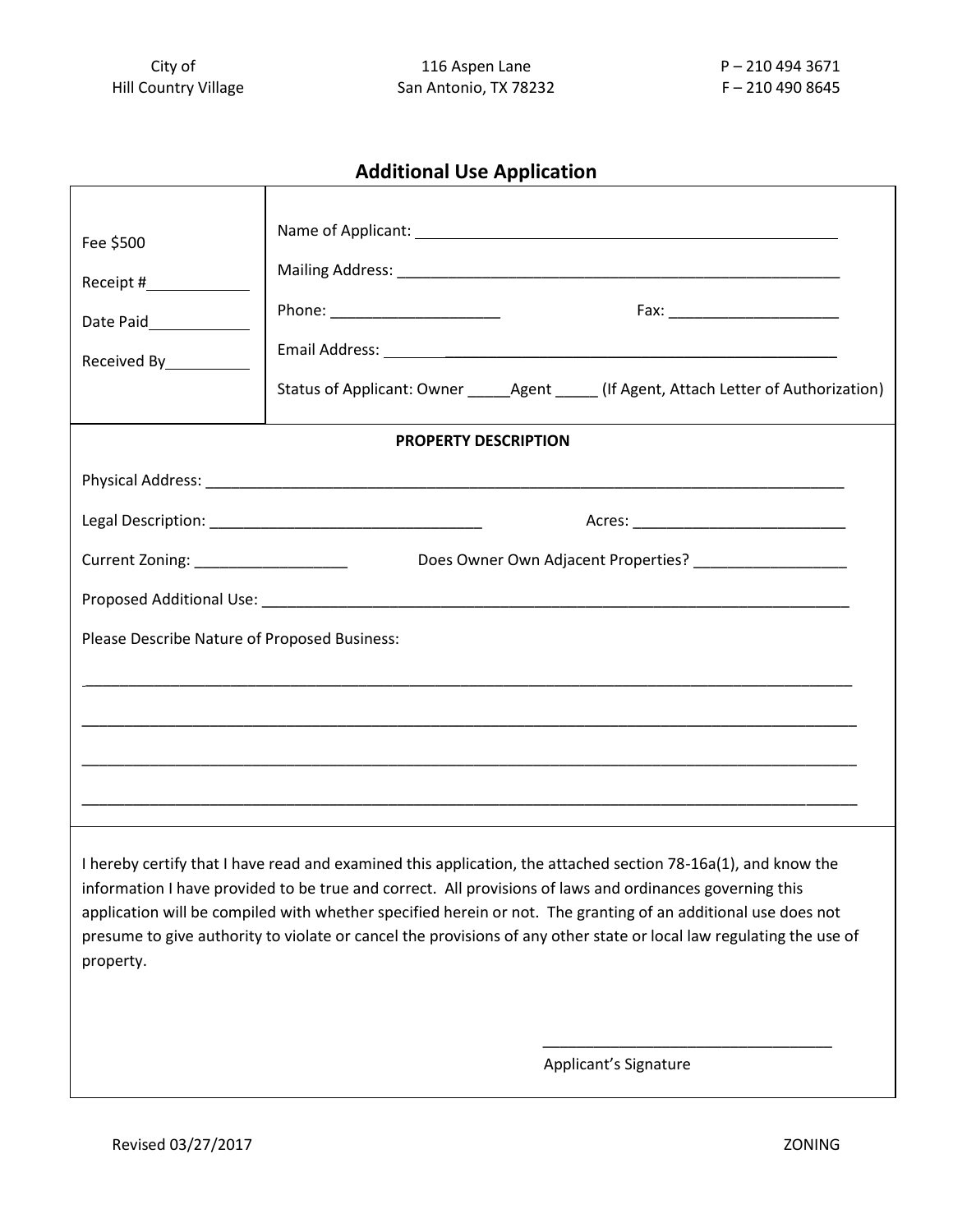City Code Section 78-16a(1) Additional uses only by council approval:

- a. The city council reserves the power to grant additional commercial uses not listed on the commercial table of uses in this section after review and recommendation from the zoning commission.
- b. In the event the council should authorize such additional commercial uses, it shall require the applicant, owner and/or lessee of such properties to comply with all other present conditions required of commercial uses in the city's B-1, B-2, B-3 business districts with respect to the properties used for the additional commercial use. Enforcement of these requirements to such uses shall not preclude the applicant, owner and/or lessee from applying for a variance or special exception from the application of such conditions to the city's board of adjustments.
- c. The city council reserves the power to require applicants, owners and/or lessees for such additional commercial uses to present plans for the location and design of the means of ingress and egress to public streets, off-street parking and loading facilities, sidewalks, drainage, signage, lighting, open spaces, landscaping, fencing, screening of air conditioning units or other forms of protective screening as may be required to protect adjacent and nearby property.
- d. The council may also make recommendations and require measures to limit noise, litter, lighting or other factors which may adversely affect the use, value or desirability of adjacent or nearby property. Such protective measures may include limitations on hours of operation or provisions to ensure continued proper maintenance. No building permits shall be issued by the city administrator or his authorized agent until compliance is confirmed.